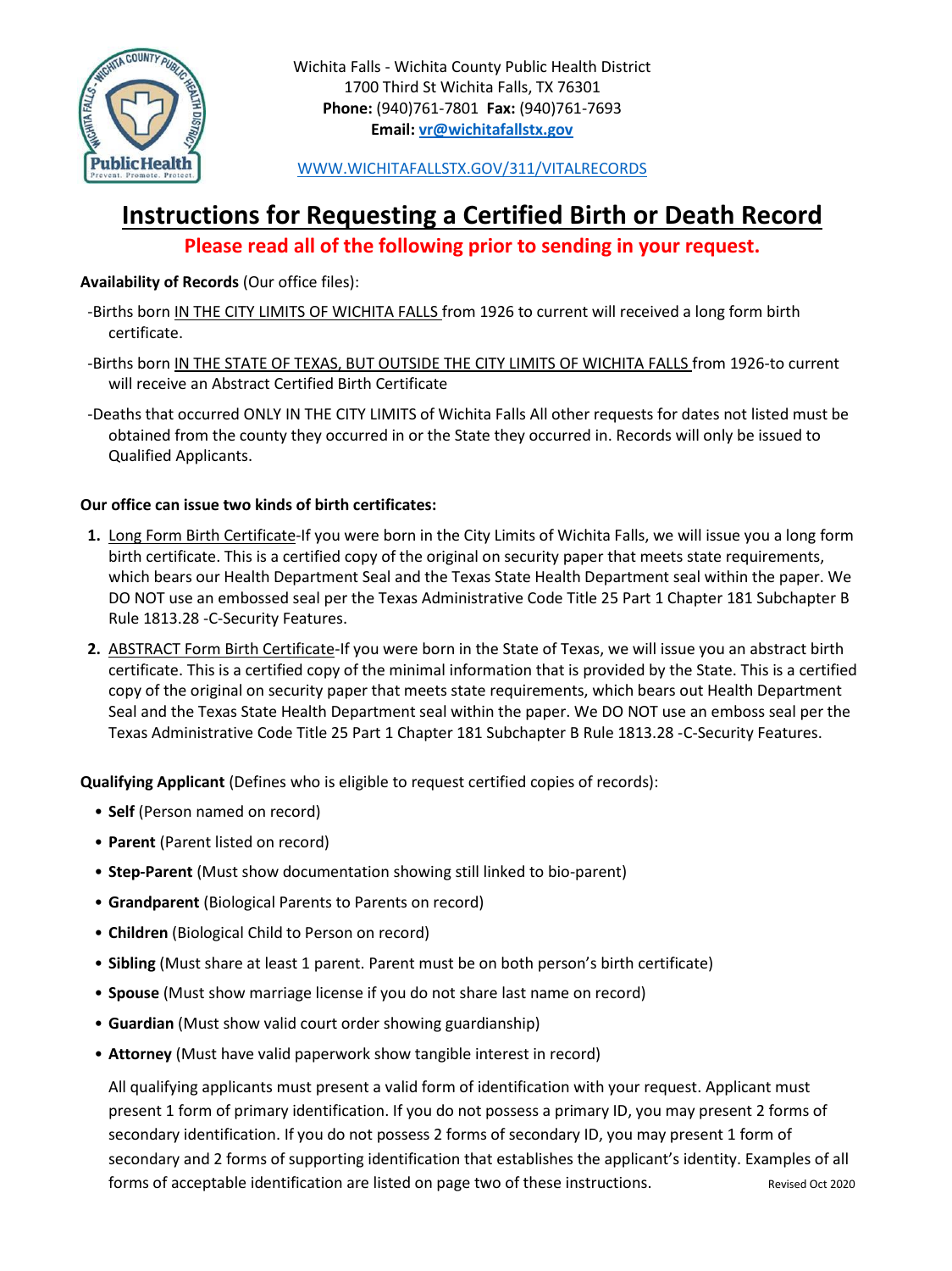# **Acceptable Identification**

#### **Vital Statistics accepts the following form(s) of identification:**

- 1. Provide ONE (1) from GROUP A; OR
- 2. If you do not have one from Group A, provide TWO (2) from GROUP B; OR
- 3. If you do not have one from Group A or two from Group B, provide ONE (1) from GROUP B and TWO (2) from GROUP C.

### **Group A** – PRIMARY ACCEPTABLE ID **Please provide ONE (1) from GROUP A:**

- Driver's license
- Federal or state ID
- Military ID
- U.S. passport
- License to Carry a Handgun
- Pilot's license
- Law enforcement employment ID (federal, state, or city)
- Offender ID issued by the Texas Dept. of Criminal Justice or an ID from a federal or U.S. state correctional facility or institution
- Dept. of Homeland Security, United States Citizenship and Immigration Services (USCIS) issued:
	- Employment Authorization Document (EAD)
	- Permanent Resident Card (Green Card)
	- □ Travel Documents:
		- -Re-entry permit -Refugee travel document -Advance parole
	- □ SENTRI card
	-

*Group A, continued.*

- U.S. Dept. of State issued:
	- Border Crossing Card (BCC) B1 for business or pleasure or B2 medical purposes
	- Visa

## **Group B** – SECONDARY ID

#### **If you do not have one from Group A, please provide TWO (2) from GROUP B:**

- Current student ID
- Any Primary Acceptable ID from Group A that is expired
- Signed Social Security card or Numident
- DD Form 214 Certificate of Release
- Medicaid or Medicare card
- Veterans Affairs card
- Medical insurance card
- Foreign passport accompanied by a visa issued by the U.S. Dept. of State
- Foreign passport in accordance with the U.S. Dept. of State, Visa Waiver Program
- Certified birth certificate from the U.S. Dept. of State (FS-240, DS-1350, or FS-545)
- Private company employment ID
- Form I-94 accompanied by the applicant's visa or passport
- Mexican voter registration card
- Foreign ID with identifiable photo of applicant (including El Salvador consular certification, El Salvadoran Unique Identity Card [DUI], and Honduran consular certification)

## **Group C** – SUPPORTING DOCUMENTS

#### **If you do not have one from Group A or two from Group B, provide ONE (1) from GROUP B and TWO (2) from GROUP C:**

- Recent utility bill or cell phone bill with current address
- Recent paycheck stub
- Any Secondary Acceptable ID from Group B that is expired
- Public assistance applications or letters
- Signed valid voter's registration card
- Police report of stolen identification
- Official school transcript
- Bank account statement
- Social Security letter
- Marriage license or divorce decree
- Certified birth certificate from a state other than Texas, District of Columbia, or other country
- Automobile insurance card or contract
- Lease agreement
- Loan or installment payment contract
- Promissory note or loan contract
- Court order
- Property title or lien
- Automobile title or registration
- Library card
- Fishing or hunting license
- Recent medical record or bill
- Religious record w/signature of officiant
- Recent rent receipt w/address and name
- Federal, state, or local tax records
- U.S. Dept. of Homeland Security notice or correspondence

U.S. citizen ID *continued...*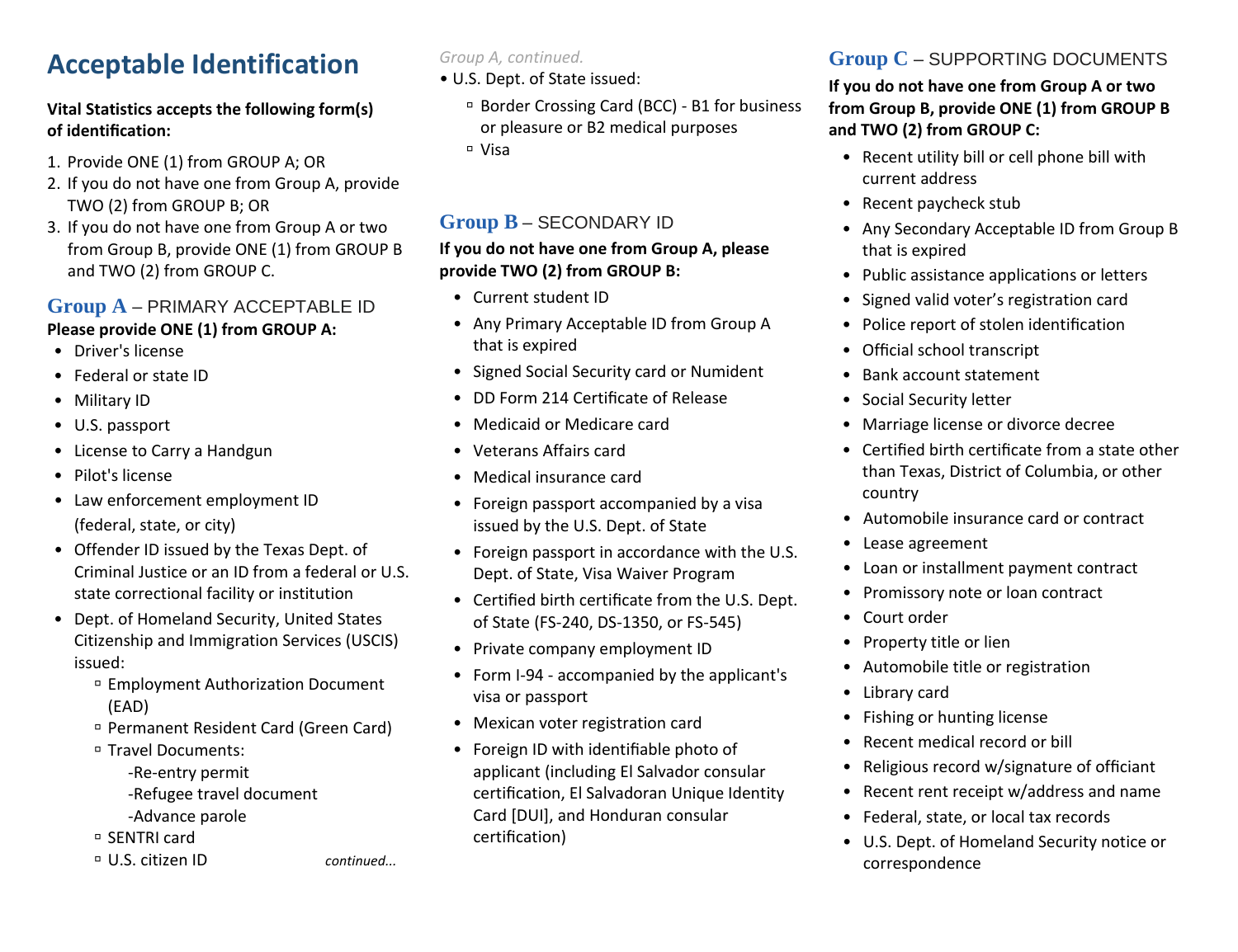## **Fees, Processing Times, & Acceptable Payments No Refunds**

| Long Form Birth Certificate (For Births that occurred in Wichita Falls)                                               | \$23   |
|-----------------------------------------------------------------------------------------------------------------------|--------|
| Abstract Form Birth Certificate (For Births that occurred outside Wichita Falls but in Texas)                         | \$23   |
| <b>First Copy of Death Certificate</b>                                                                                | \$21   |
| <b>Additional Copy of Death Certificates (At time of Purchase)</b>                                                    | \$4    |
| <b>Plastic Sleeve</b>                                                                                                 | \$3    |
| Convenience Fee (To process all Debit/Credit Cards Transactions)<br>(No additional charge to requests made in office) | \$3.50 |

## **Our office accepts payments in the form of:**

Cash (Only when in office)

Visa, MasterCard, Discover

Money Orders or Cashier's Checks (Made payable Wichita Falls Health Department)

## No Personal Checks Accepted

### **Mail Options:**

| Expedited Service: 1-2 Business Day Delivery (Weather Permitted) | \$21 |
|------------------------------------------------------------------|------|
|                                                                  |      |

#### *No liability on this office for lost orders through delivery service.*

|                      |           |             |                          |      |            | No         |
|----------------------|-----------|-------------|--------------------------|------|------------|------------|
| <b>Regular Mail:</b> |           |             |                          |      |            | additional |
|                      |           |             |                          |      |            | fees       |
|                      | _________ | ----<br>___ | the contract of the con- | ____ | ----<br>__ |            |

#### *No liability on this office for lost orders once mail leaves this office*

\*All requests are processed within 1-2 business days from the time this office receives it, as long as all portions of application are complete.

Note: All mailed, faxed, or emailed applications summited must be signed in the presence of a notary public along with a copy of your valid identification. Uncompleted applications or insufficient identification will cause a delay in processing.

\*If notary stamp is an embossed seal: must mail in original application.

\*If notary stamp is ink stamp, may fax or email application in.